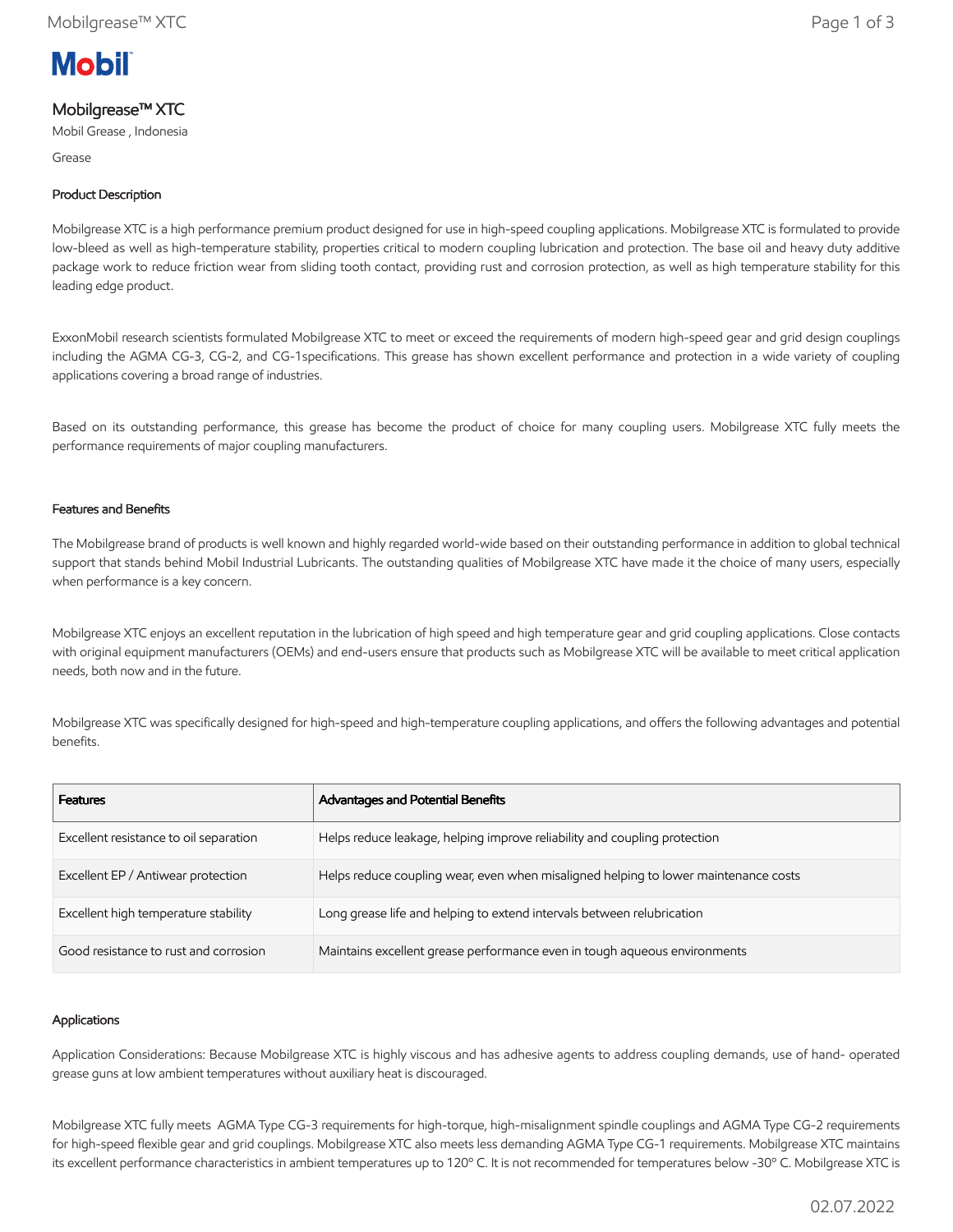## Mobilgrease™ XTC Page 2 of 3

- Grid-type flexible couplings
- Gear-type flexible couplings

## Specifications and Approvals

| This product meets or exceeds the requirements of: |
|----------------------------------------------------|
| AGMA CG-1                                          |
| AGMA CG-2                                          |
| AGMA CG-3                                          |

### Properties and Specifications

| Property                                                               |                   |
|------------------------------------------------------------------------|-------------------|
| Grade                                                                  | NLGI <sub>1</sub> |
| Thickener Type                                                         | Lithium           |
| Copper Strip Corrosion, 24 h, 100 C, Rating, ASTM D4048                | 1A                |
| Timken OK Load, lb, ASTM D2509                                         | 50                |
| Corrosion Preventive Properties, Rating, ASTM D1743                    | Pass              |
| Centrifugal Oil Separation, High G Force, 24 h, 50 C, vol%, ASTM D4425 | 1                 |
| Four-Ball Wear Test, Scar Diameter, mm, ASTM D2266                     | 0.43              |
| Color, Visual                                                          | Dark Brown        |
| Penetration, Change from 60X to 10,000X, %, ASTM D217                  | 20                |
| Oxidation Stability, Pressure Drop, 100 h, kPa, ASTM D942              | 41                |
| Four-Ball Extreme Pressure Test, Weld Point, kgf, ASTM D2596           | 400               |
| Dropping Point, °C, ASTM D2265                                         | 279               |
| Penetration, 60X, 0.1 mm, ASTM D217                                    | 325               |
| Viscosity @ 40 C, Base Oil, mm2/s, ASTM D445                           | 680               |

#### Health and safety

Health and Safety recommendations for this product can be found on the Material Safety Data Sheet (MSDS) @ [http://www.msds.exxonmobil.com/psims](http://www.msds.exxonmobil.com/psims/psims.aspx) /psims.aspx

All trademarks used herein are trademarks or registered trademarks of Exxon Mobil Corporation or one of its subsidiaries unless indicated otherwise.

05-2022 ExxonMobil Asia Pacific Pte Ltd